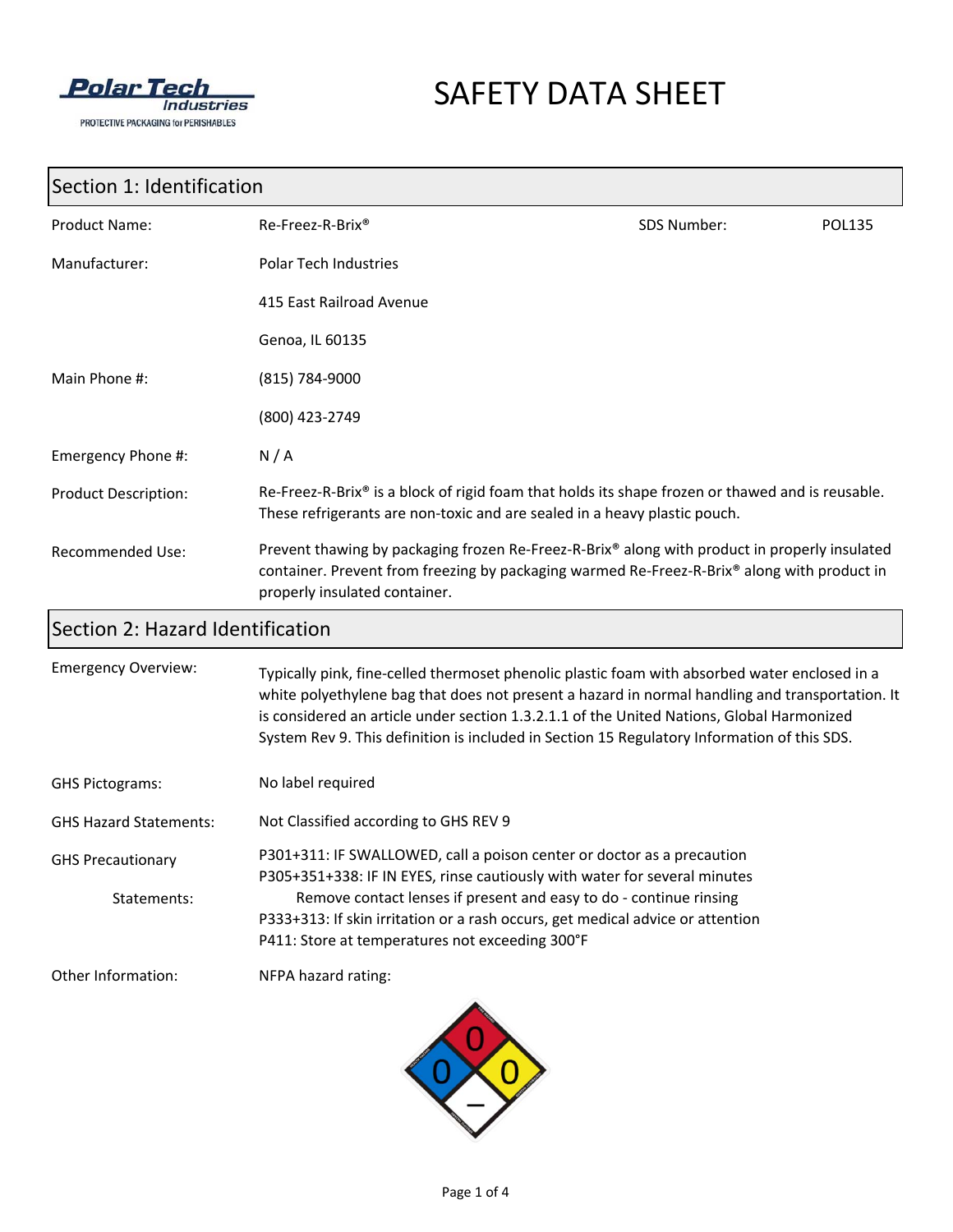| Section 3: Composition / Information on Ingredients |                                                                                                                                                                       |                                                                       |             |  |
|-----------------------------------------------------|-----------------------------------------------------------------------------------------------------------------------------------------------------------------------|-----------------------------------------------------------------------|-------------|--|
| <b>Material Component:</b>                          |                                                                                                                                                                       | <b>CAS Number:</b>                                                    | Percentage: |  |
| 1. Water                                            |                                                                                                                                                                       | 7732-18-5                                                             | $\geq 97\%$ |  |
| 2. Thermoset Phenolic Plastic Foam                  |                                                                                                                                                                       | N/A                                                                   | $\leq 3\%$  |  |
| Section 4: First- Aid Measures                      |                                                                                                                                                                       |                                                                       |             |  |
| Eyes:                                               |                                                                                                                                                                       | Not normally required. Flush with water for approximately 15 minutes. |             |  |
| Skin:                                               | Not normally required. Wash with soap and water.                                                                                                                      |                                                                       |             |  |
| Inhalation:                                         | Not normally required. Move person to fresh air. If difficulties continue, contact a physician.                                                                       |                                                                       |             |  |
| Ingestion:                                          | Not normally required. If swallowed, contact a poison control center.                                                                                                 |                                                                       |             |  |
| Section 5: Fire-Fighting Measures                   |                                                                                                                                                                       |                                                                       |             |  |
| Flash Point:                                        |                                                                                                                                                                       | N/A                                                                   |             |  |
| Flammable Limits:                                   |                                                                                                                                                                       | N/A                                                                   |             |  |
| <b>Extinguishing Media:</b>                         |                                                                                                                                                                       | CO2, Dry Chemical, Water                                              |             |  |
| <b>Special Fire Fighting Procedures:</b>            |                                                                                                                                                                       | N/A                                                                   |             |  |
| Unusual Fire and Explosion Hazards:                 |                                                                                                                                                                       | N/A                                                                   |             |  |
| Section 6: Accidental Release Measures              |                                                                                                                                                                       |                                                                       |             |  |
| Large or Small Spills:                              | Absorb any liquid. Place material in suitable container for disposal. Inert solid waste to be<br>disposed of in accordance with Federal, State and local regulations. |                                                                       |             |  |
| Section 7: Handling and Storage                     |                                                                                                                                                                       |                                                                       |             |  |
| <b>Handling Precautions:</b>                        | Avoid any actions that would cause bags to be sliced or cut, in order to prevent spills.                                                                              |                                                                       |             |  |
| <b>Storage Precautions:</b>                         | Do not exceed safe height when stacking cases, in order to prevent spills or falls. Do not stack<br>pallets. Avoid temperatures in excess of 300 °F.                  |                                                                       |             |  |
| Section 8: Exposure Controls / Personal Protection  |                                                                                                                                                                       |                                                                       |             |  |
| Protective gloves:                                  | Not normally required. Wear if deemed appropriate.                                                                                                                    |                                                                       |             |  |
| Eye Protection:                                     | Not normally required. Wear if deemed appropriate.                                                                                                                    |                                                                       |             |  |
| Other Protection:                                   | N/A                                                                                                                                                                   |                                                                       |             |  |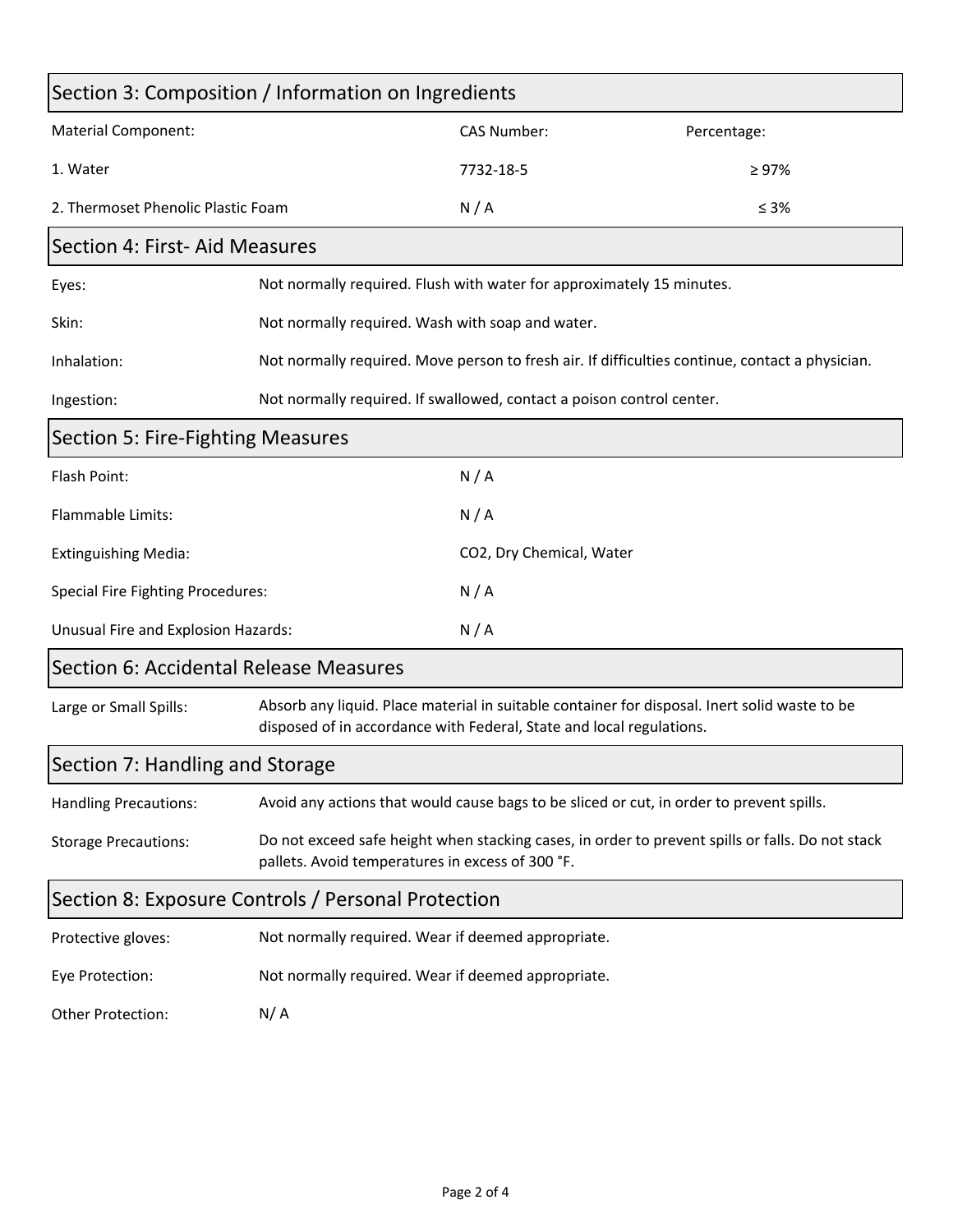| Section 9: Physical and Chemical Properties |                                                                                                                                                        |                                 |           |                     |
|---------------------------------------------|--------------------------------------------------------------------------------------------------------------------------------------------------------|---------------------------------|-----------|---------------------|
| Appearance:                                 | Wetted, typically pink foam in white Hermetically sealed polyethylene (GRAS) bag.                                                                      |                                 |           |                     |
| Odor:                                       | None                                                                                                                                                   | pH:                             |           | N/A                 |
| Vapor Pressure:                             | 20°C (68°F)                                                                                                                                            | Vapor Density:                  |           | N/A                 |
| <b>Boiling Point:</b>                       | 212°F/100°C (Water)                                                                                                                                    | <b>Melting Point:</b>           |           | 32°F/0°C (Water)    |
| Specific Gravity:                           | Not Available                                                                                                                                          | Flash Point:                    |           | N/A                 |
| Solubility in Water:                        | N/A                                                                                                                                                    | Ignition Temperature:           |           | 600°F               |
| Section 10: Stability and Reactivity        |                                                                                                                                                        |                                 |           |                     |
| Stability:                                  |                                                                                                                                                        | Stable                          |           |                     |
| Hazardous Polymerization:                   |                                                                                                                                                        | Will not occur                  |           |                     |
| <b>Conditions to Avoid:</b>                 |                                                                                                                                                        | Temperatures above 300°F        |           |                     |
| Incompatibility (materials to avoid):       |                                                                                                                                                        | No known incompatible materials |           |                     |
| <b>Hazardous Decomposition Products:</b>    |                                                                                                                                                        | Not Available                   |           |                     |
| Section 11: Toxicological Information       |                                                                                                                                                        |                                 |           |                     |
| General:                                    | Under normal conditions, no adverse health effects are expected. The foam is an inert solid<br>waste and non-toxic.                                    |                                 |           |                     |
| Section 12: Ecological Information          |                                                                                                                                                        |                                 |           |                     |
| General:                                    | N/A                                                                                                                                                    |                                 |           |                     |
| Section 13: Disposal Considerations         |                                                                                                                                                        |                                 |           |                     |
| Disposal:                                   | Place in a suitable container for disposal. Foam is an inert solid waste to be disposed of in<br>accordance with Federal, State and local regulations. |                                 |           |                     |
| Section 14: Transport Information           |                                                                                                                                                        |                                 |           |                     |
| Proper Shipping Name:                       | Not regulated                                                                                                                                          |                                 | DOT (US): | Not dangerous goods |
| <b>Transport Hazard Class:</b>              | N/A                                                                                                                                                    |                                 | IMDG:     | Not dangerous goods |
| ID Number:                                  | N/A                                                                                                                                                    |                                 | IATA:     | Not dangerous goods |
| Packing Group:                              | N/A                                                                                                                                                    |                                 |           |                     |

Marine Pollutant: N/A